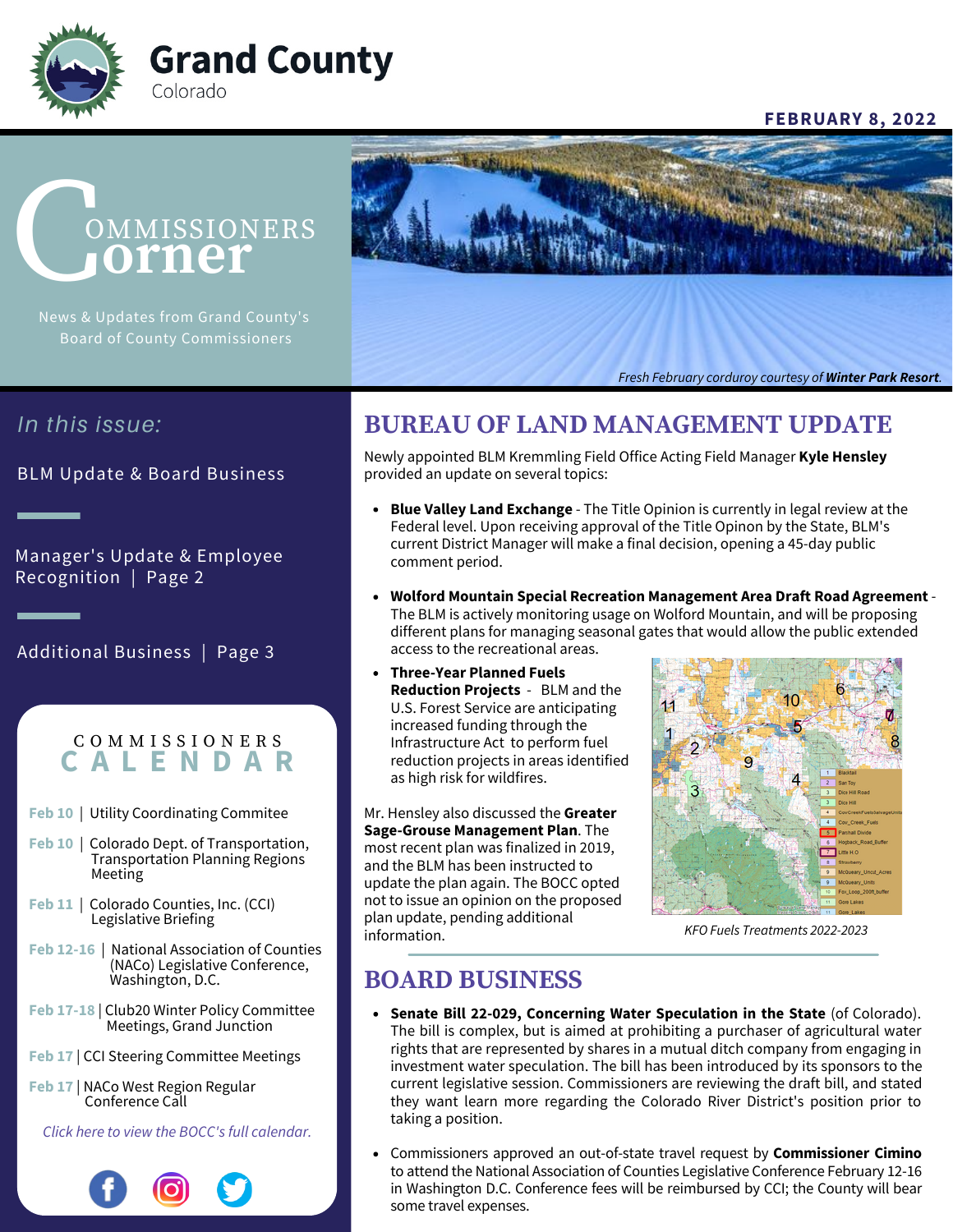# **MANAGER'S UPDATE**

County Manager **Ed Moyer** gave the following updates:

- Nonprofit river conservation organization American Whitewater contacted the County Manager regarding the group's plans to advance proposed legislation related to designated recreation reaches of river and creating a legal mechanism to shepherd water to a recreational reach without it being a Recreational In-Channel Diversion (RICD) and building a whitewater park, etc. More information will be provided as the bill develops.
- Windy Gap Connectivity Project: Public Notices were posted on the County website, in the newspaper and in post offices and libraries regarding the public meeting and comment period for the Draft Watershed Plan and Environmental Assessment (Plan-EA) for the Colorado River Headwaters Connectivity Project (Project) within the Windy Gap Watershed in Grand County, Colorado. The Public Meeting will be held at 6 p.m. on February 22 at the Grand Fire Station in Granby. [Click](https://www.nrcs.usda.gov/wps/portal/nrcs/detail/co/programs/farmbill/rcpp/?cid=nrcseprd1326277) here for [additional](https://www.nrcs.usda.gov/wps/portal/nrcs/detail/co/programs/farmbill/rcpp/?cid=nrcseprd1326277) details.
- County Road 522: U.S. Army Corps of Engineers (USACE) and project consulting parties (Landowners, Grand County, State Historic Preservation Office (SHPO), Grand County Historical Association, and other interested parties) are finalizing comments regarding adverse effects and mitigation. A draft MOA, which will memorialize effects and mitigation, will be presented to the BOCC for review.
	- Pole Creek Valley Homeowners Association had previously requested a meeting with Commissioners to discuss CR 522 and its impacts. The meeting is tentatively scheduled as a Workshop on the BOCC's February 22 Agenda. BOCC concurred to having this workshop prior to any MOA review.
	- County Manager will be presenting a letter for the BOCC's consideration next week, requesting USACE extension of the County's 404 permit.
- Manager presented a letter and Resolution to partner with Grand Foundation to apply for and distribute the 2021/22 Colorado Opportunity Scholarship (COSI) Matching Fund Scholarship. Both the letter and Resolution were approved as presented with no discussion.
- Manager reported on the ongoing meetings he and Housing Authority Operations Manager **Sheena Darland** are attending with Winter Park, Fraser and Granby on the formation of a Multi-Jurisdictional Housing Authority in preparation for the March 7 meeting between said town boards, town councils, and County Commissioners of each entity concerning the topic.
- Manager discussed the proposed SB22-029 water speculation bill. BOCC directed the Manager to contact the Colorado River District regarding their position on the bill and their proposed amendments.
- Assistant County Manager **Micah Benson** along with Airport Supervisor **Josh Schroeder** presented updated requirements for hangar liability insurance. For four years, liability insurance required by the State was \$1.1 million; Commissioners previously approved requiring hangar lessees to carry \$1 million in liability insurance - waiving the \$100,000. The State's liability requirements were recently increased to \$1.2 million. Commissioners provided direction to continue requiring hangar lessees to carry \$1 million and waive the \$200,000.

# **EMPLOYEE RECOGNITION | WELCOME & THANK YOU!**

**WELCOME** to the following employees who joined the County in January:

**Grant Maki**, Emergency Medical Services **Conor McCarthy**, Emergency Medical Services **Taylor Lewis**, Emergency Medical Services **Erik Campbell**, Emergency Medical Services **Francesca Daniels**, Emergency Medical Services **Billy Harms**, Road & Bridge (Part-Time) **Helen Dubas**, Road & Bridge / Natural Resources

Grand County has openings in nearly every department. From law enforcement to social work to mechanics, **we need you**! To learn more about specific job openings and the benefits of working for Grand County, visit **[www.co.grand.co.us/Jobs](https://www.co.grand.co.us/Jobs.aspx)**.

### **FRANK YOU** to employees celebrated anniversaries this month. **Thank you for your service to our County**!

**Cynthia Cappello**, Attorney's Office - 1 Year **David Buckley**, Road & Bridge- 1 Year **Alyssa Ingles**, Office of Emergency Management- 1 Year **Jessica Bertram**, Human Services - 1 Year **Todd Wilson**, Sheriff's Office - 1 Year **Jeff Bauckman**, Sheriff's Office - 7 Years **Brad Geist**, Road & Bridge - 7 Years **Kelly Oxley**, Sheriff's Office - 7 Years **Dustin Barbee**, Sheriff's Office - 8 Years **Chad Yurich**, Sheriff's Office - 10 Years **Michael Meindl**, Road & Bridge - 27 Years **Bob Florquist, II**, Court Security - 28 Years